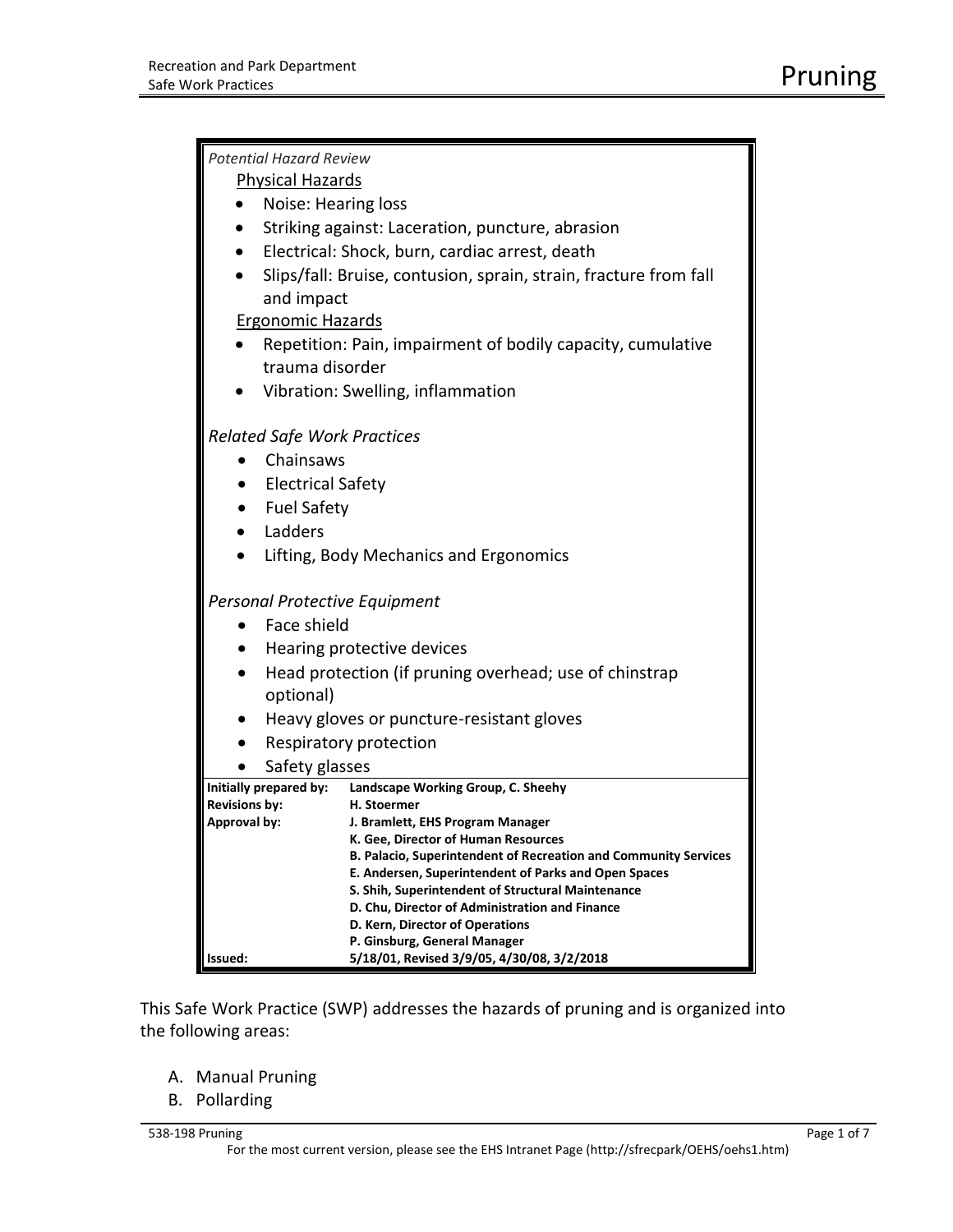- C. Pole Chainsaw Pruning
- D. Powered Hedge Shears/Trimmers

This SWP is dedicated to helping you avoid an injury or illness from known hazards. You are advised to follow these recommendations, read and follow this SWP and any related SWPs, complete any required or recommended training, and to obtain advice from a Qualified Person if you have any questions.

A Qualified Person is a person **designated** by the employer; and by reason of **training**, experience, or instruction who has demonstrated the ability to perform safely all assigned duties; and, when required is properly licensed in accordance with federal, state, or local laws and regulations.

All tasks require that you:

- Use the equipment in accordance with the guidelines set forth by the manufacturer. This includes following all signs and labels, and reviewing any manufacturer's operating manuals.
	- o If the instructions provided in the operating manual conflict with this SWP, then follow the instructions in the manual. The manufacturer's instructions prevail over this SWP.
- Review the safety data sheets (SDSs) for each chemical.
- Be trained on this SWP and those listed above as related. Training on SWPs must be completed before initial assignment. It is also recommended that you complete refresher training every two years.

# **A. MANUAL PRUNING**

Manual pruning includes the use of hand pruners, loppers, pruning/hand saws and pole pruners/saws. It does not include the use of gasoline or pneumatic powered pruners.

- 1. Pole pruners, pole saws and other similar pruning tools shall be equipped with wood or non-metallic poles, and actuating cords. The actuating cord shall be of nonconducting material (e.g. polypropelyene).
- 2. Inspect the area for overhead and other electrical lines, particularly when using a pole pruner. Plan your work to keep adequate distance from all lines (see *Electrical Safety*).
- 3. Never carry tools in your pockets. Have them in a tool box, or leather holster or pouch to hold small hand tools.

#### 538-198 Pruning Page 2 of 7 Australian Street Australian Street Australian Street Australian Street Australian Street Australian Street Australian Street Australian Street Australian Street Australian Street Australian Str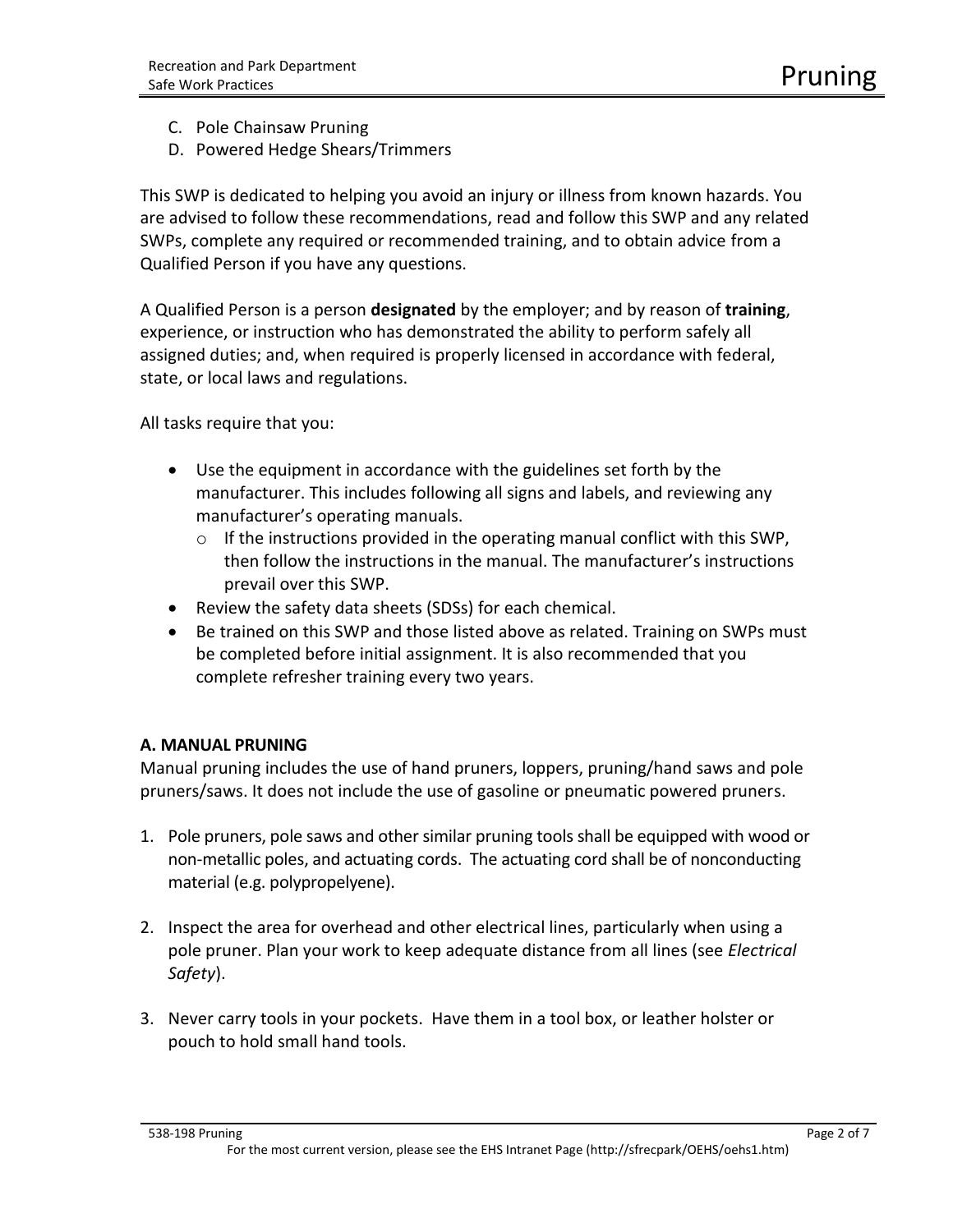- 4. Make sure hand and power tools are well sharpened. Sharp blades require less force and stamina, and reduce fatigue.
- 5. Choose the right-sized tool for the job.
- 6. Puncture resistant gloves should be used when doing tasks with an elevated risk of receiving puncture wounds, such as pruning palm trees<sup>1,2</sup>. Consider using gauntlet type gloves for these jobs (they protect the forearm).
- 7. Work deliberately and don't rush.
- 8. Respiratory protection may be warranted when pruning Sycamores with trichomes present<sup>3</sup> (trichomes refer to the hairy or fuzzy material found on the underside of the leaf). Evidence shows illness may be caused by inhaling the trichome spores that may be present at certain times of the year on sycamore leaves
	- a. Use of a respirator may require fit-testing, training and medical clearance on an annual basis depending on what type of respirator is needed. Contact EHS for further help.
- 9. Use an orchard ladder (see *Ladders*) if pruning up high rather than a conventional step ladder. Do not overreach!
- 10. Take several breaks if pruning for a long period of time.
- 11. Be aware of where plant material is dropping. If it impacts a public or staff area, restrict access (using barricades, tape, cones, etc.) to prevent anyone from walking near or underneath your work area.
- 12. Be aware and anticipate that some plant material may be cut more easily than initially expected. This may cause pruning saws to swing toward you. Position your body and body parts away from the path and potential path of pruning saws to prevent being cut or struck.<sup>4</sup>
- 13. Don't pull brush out from underneath ladders; it may make the ladder unstable.
- 14. If pruning consists of removing larger branches, be aware that large pieces can swing down after being cut and hit the leg of the ladder, making the ladder unstable and possibly causing a fall. Therefore consider using other means to access the branches, such as an aerial lift.

l 1 RPD Industrial Investigation, EHS Case #3403, DOI 3/29/07

<sup>2</sup> "Jab From a Rose Can Lead to Severe Infection", San Francisco Chronicle, October 13, 2004, Pg. 3

<sup>3</sup> RPD Industrial Investigation, EHS Case #2777, DOI 11/9/04, and as per EHS Project 712.

<sup>4</sup> RPD Industrial Investigation, EHS Case #3353, DOI2/5/07.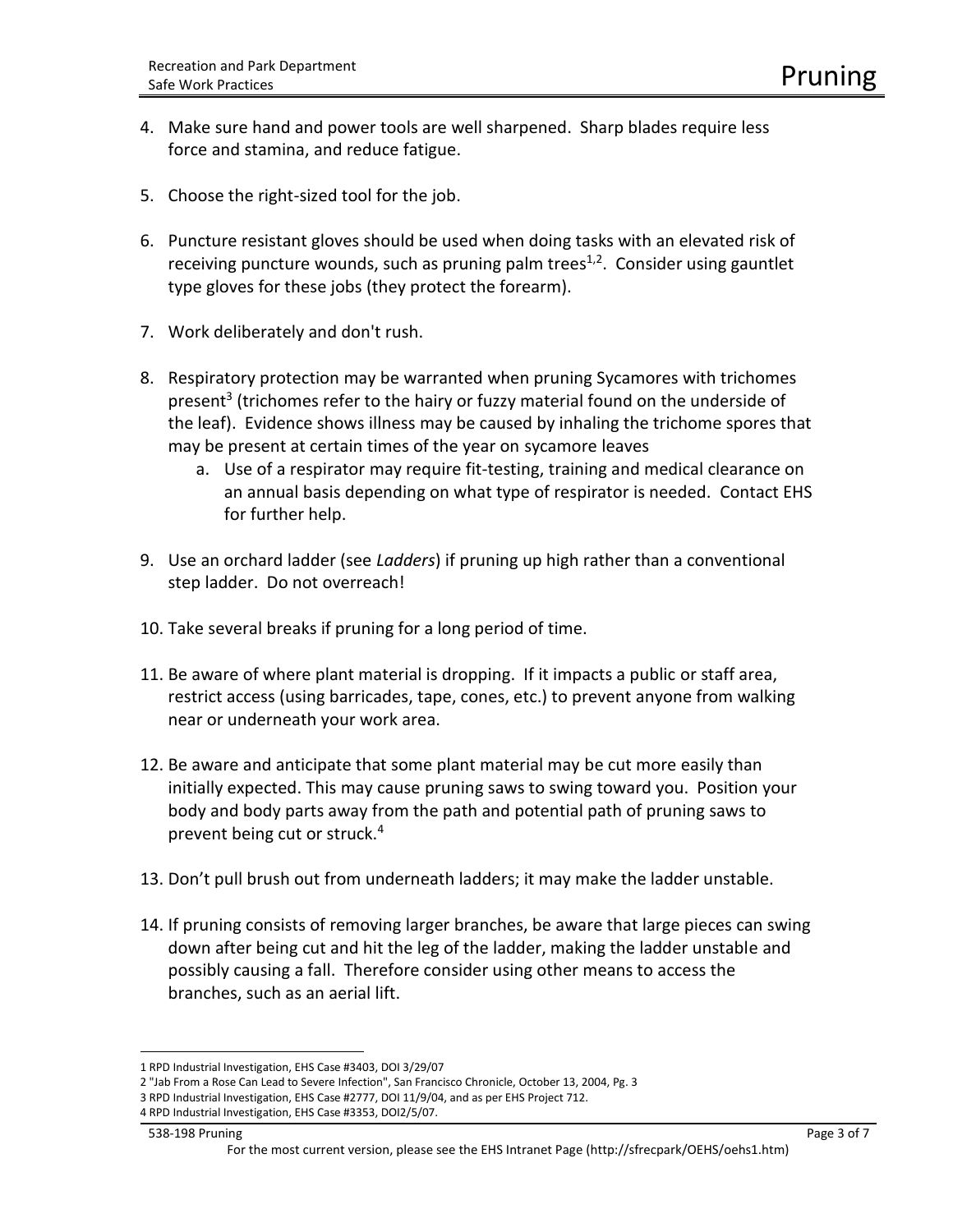- 15. If you suffer a wound (puncture, scrape, abrasion) from plant material, clean the wound immediately with soapy water, or get a first aid kit and clean the wound. If the wound penetrates deep into the skin (down to a tendon or into a joint), see a doctor immediately.
- 16. Pole pruners or pole saws shall not be hung on utility wires or cables, or left in the tree overnight. They shall also be hung so that the sharp edge is away from the employee.

# **B. POLLARDING**

- 17. Don personal protective equipment:
	- a. Ensure that your shoelaces are tied and the soles of your shoes are free of any debris or greasy, oily or wet substances.
	- b. Do not wear leather-soled shoes, as they are slippery.
- 18. Ensure all equipment (ladders, aerial lifts, hand tools etc.) are in good working order. Any equipment that is not adequate shall be removed from service.
- 19. Use aerial lifts when possible (see *Aerial Lifts* SWP).
- 20. Choose one of three pruning tools depending on the density and diameter of the branch:
	- a. Use a handsaw when pruning branches that are 1 inch and above in diameter. The use of a saw is also recommended if too much force is required to cut off a branch less than 1 inch in diameter to reduce possible repetitive strain injuries.
	- b. Use loppers when pruning branches that are 1 inch in diameter.
	- c. Use hand pruners when pruning branches that are below 1 inch in diameter.
- 21. Refrain from stepping on or cutting an unsafe branch (e.g. dead, cracked, hollow etc.). Look for the following when trying to determine if a branch is unsafe or dead<sup>5</sup>:
	- a. Leafless while other branches have green leaves.
	- b. Bark has mostly fallen off, exposing smooth wood underneath.
	- c. Large fungus is present.
	- d. Scrape lightly and look for green.
	- e. Shake the branch; dead wood will snap or crack.
	- f. The presence of buds.

 $\overline{a}$ 

- 22. While using an orchard ladder ensure that:
	- a. stabilizing kits are utilized if the ground is hard (compacted dirt, concrete).

<sup>5</sup> How to Recognize Dead Wood and Branches, Jonathan Landsman, The Spruce[, https://www.thespruce.com/how-to-recognize](https://www.thespruce.com/how-to-recognize-dead-wood-3269556)[dead-wood-3269556,](https://www.thespruce.com/how-to-recognize-dead-wood-3269556) accessed 2/16/2018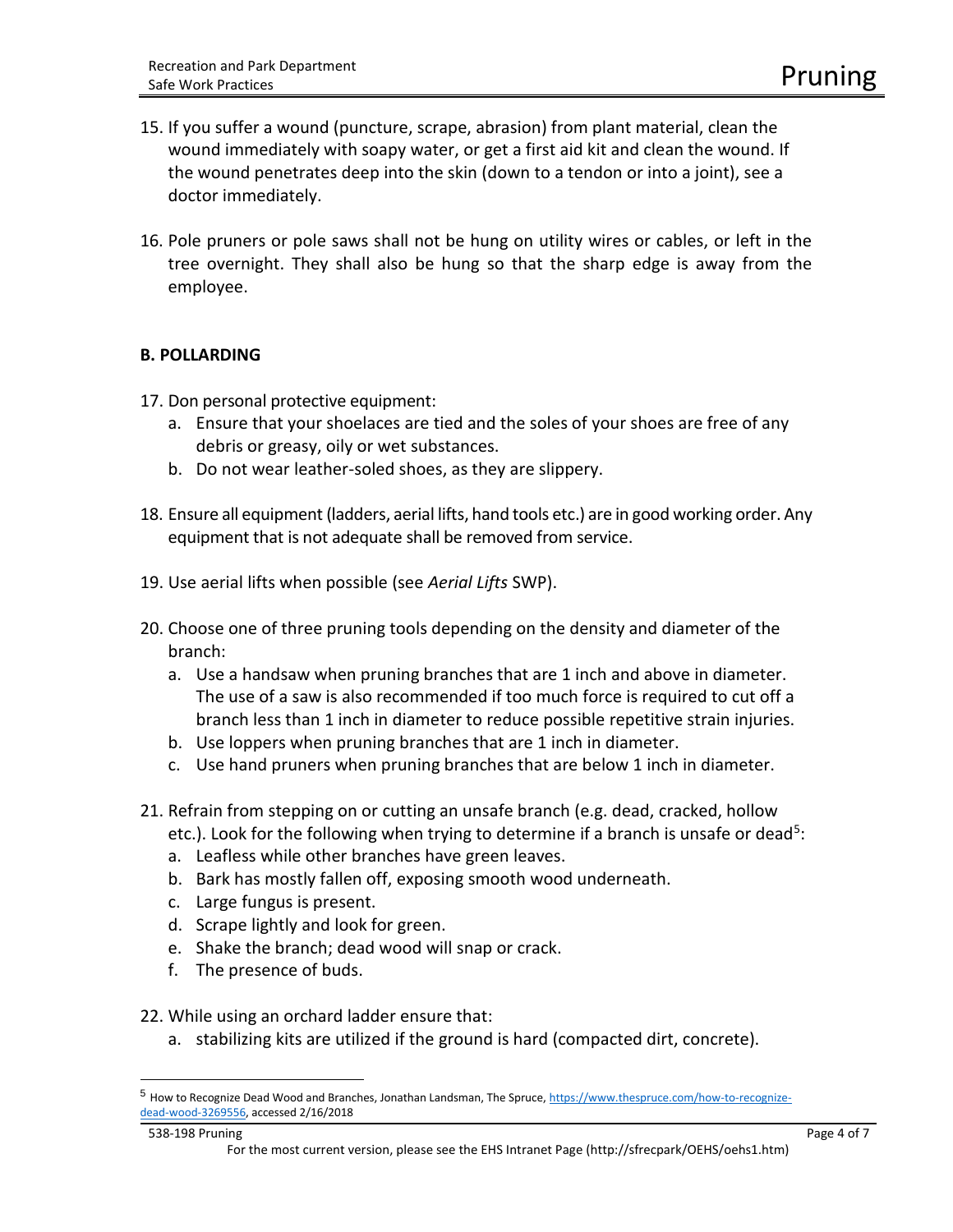- b. every ladder is placed on a firm level surface.
- c. the ladder is placed as close to the tree as possible. Over-reaching or leaning too far to one side while pruning can make you lose your balance and fall.
- d. keep your belt buckle between the ladder rails.

23. Do not:

- a. reach so that your belt buckle goes outside the side ladder rails.
- b. stand on the top three rungs of the ladder.
- c. place ladders on ground that is uneven and watch for soft, muddy spots.
- d. use excessive force to cut off a branch; find another tool or speak with your supervisor.
- e. use equipment that is damaged.
- 24. Remove defective tools from service.
- 25. Use a blade cover when transporting tools from one location to the other.
- 26. Clean the tools and lubricate if necessary. Use brushes with handles to clean saw blade or other types of blade teeth.
- 27. Store the tools safely out of the reach of children.
- 28. Report any problem or deficiencies noted during your shift. If the problem is serious, make it your responsibility to have the equipment removed from service.

# **C. POLE CHAINSAW PRUNING**

- 29. Inspect the area for overhead and other electrical lines, particularly when using a pole pruner. Plan your work to keep adequate distance from all lines (see *Electrical Safety*).
- 30. Never wear loose clothing, and be sure to secure/tie back long hair.
- 31. Ensure adequate lighting.
- 32. Have a manual pole saw on hand in case the pole chainsaw pruner binds up.
- 33. Use the strap attached to the pole pruner to reduce stress on your back and shoulders.
- 34. Be aware of where plant material is dropping. If it impacts a public or work area, restrict access (using barricades, tape, cones, etc.) to prevent anyone from walking near or underneath your work area.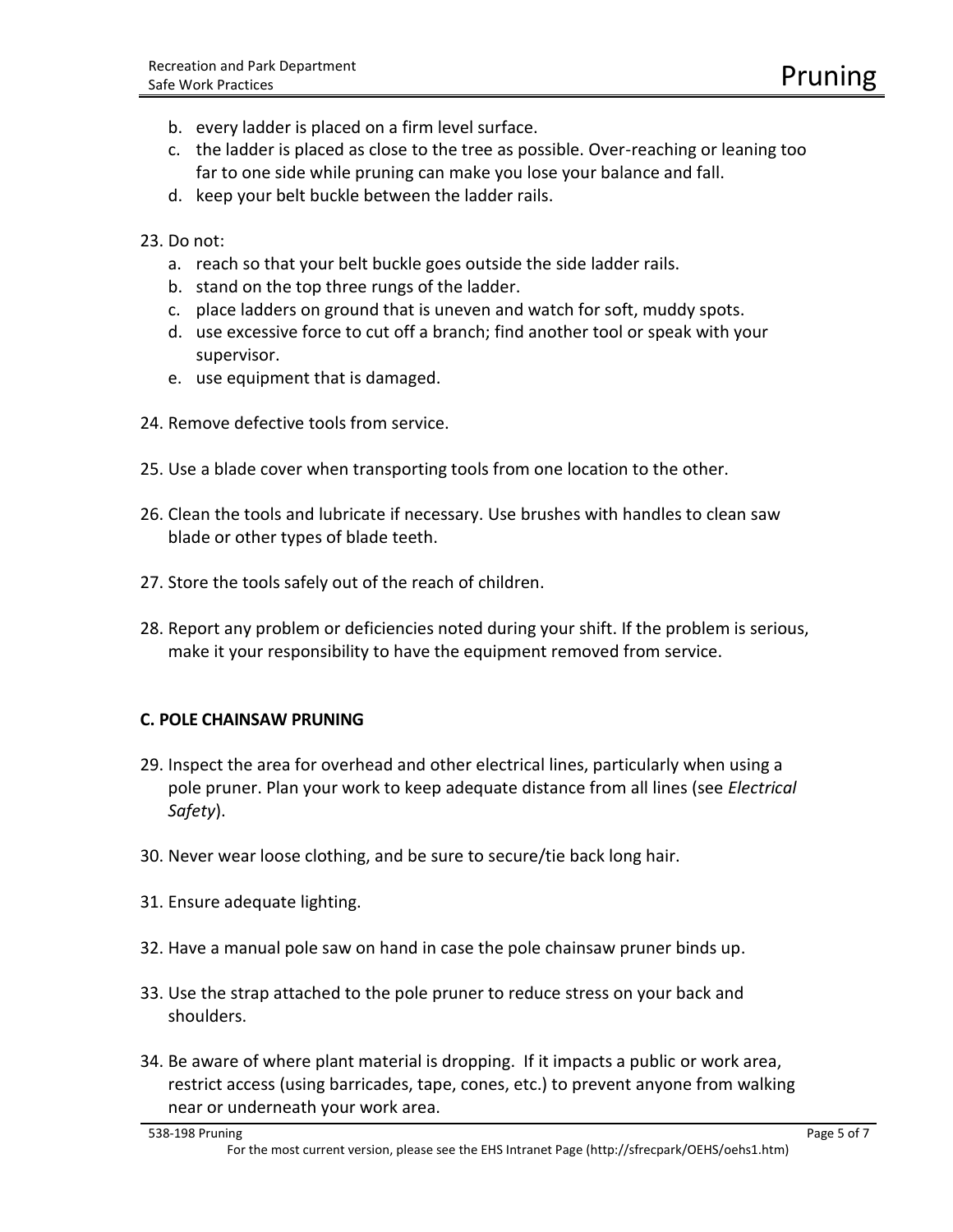- 35. Use caution when telescoping the pole pruner.
- 36. The pole pruner gets heavy quickly; take breaks when tired, and be extra cautious.
- 37. Maintain visual communication with other crew member(s) and the public at all times.
- 38. To prevent the pole pruner from binding on heavier branches, make two cuts; one on the bottom and then one on the top. Ensure you have the proper cutting angle as well.
- 39. Watch for falling limbs. Ensure a safe zone between a falling limb and you, your crew and the public. The public should be a minimum of 50 feet away from work area/falling limbs.
- 40. Do not cut limbs into long sections; cut them into short segments to reduce weight of falling limbs.
- 41. Maintain proper footing and balance at all times; be aware that the pole pruner tends to pull you. Keep the area around your feet clear at all times.
- 42. Monitor the chain tightness while using. Watch oil levels.
- 43. Always use two hands.
- 44. Never operate without a guard shield in place (if one is provided by the manufacturer).
- 45. Watch out for foreign objects when cutting.
- 46. Use a blade cover when transporting.
- 47. Report any problem or deficiencies noted during your shift. If the problem is serious, make it your responsibility to have the equipment removed from service.

#### **D.POWERED HEDGE SHEARS/TRIMMERS**

- 48. Read the owner's manual to familiarize yourself with the machine and its use.
- 49. Check the trimmer carefully for loose screws, bolts, and damaged or broken parts.
- 50. Replace parts or make necessary repairs before you use the trimmer.